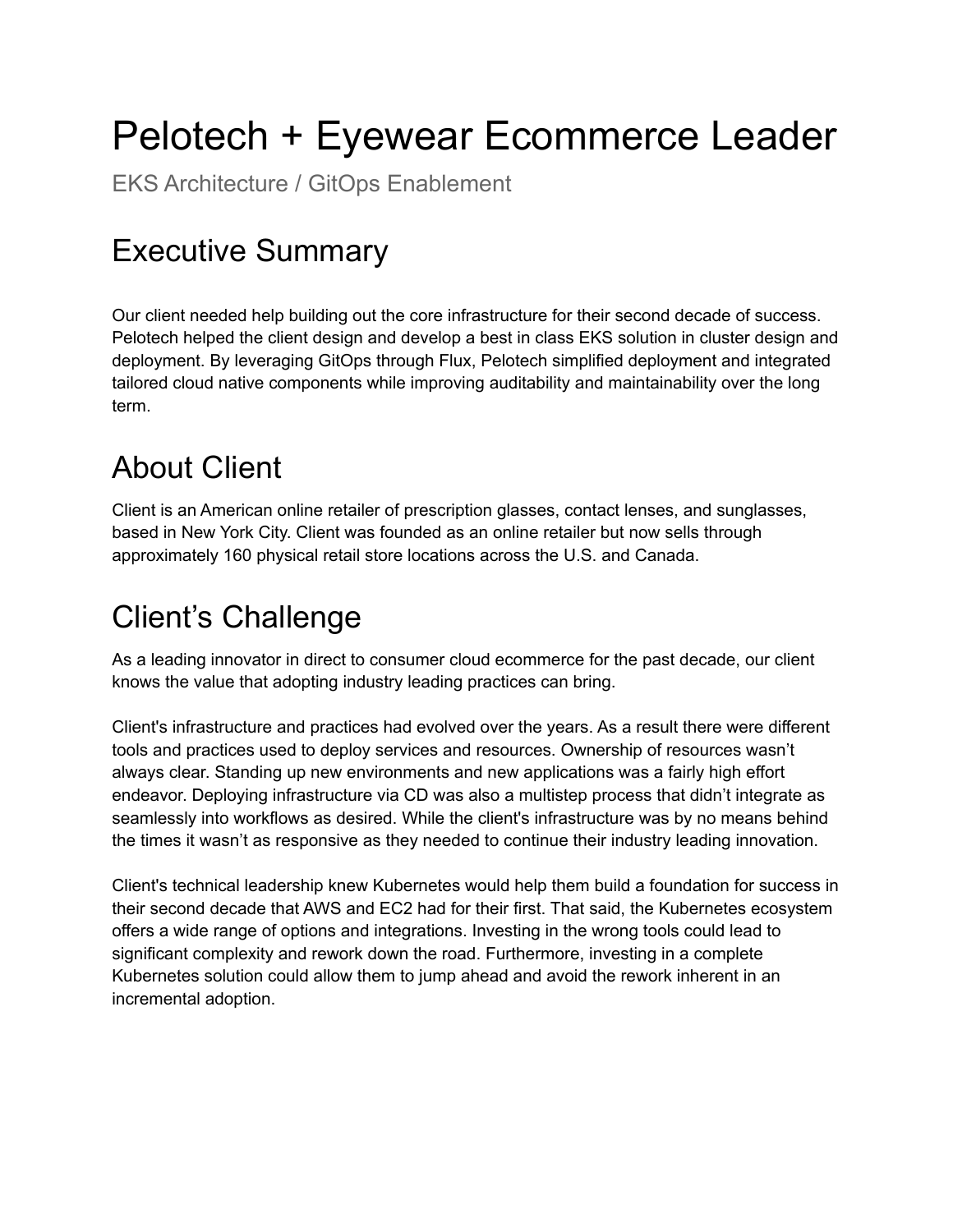# Why AWS

Client has been a long time customer of AWS and seen many great benefits over the course of their partnership. Amazon's commitment to a responsive and performant managed Kubernetes offering with Amazon Elastic Kubernetes Service (EKS) only made the decision easier. The Amazon Load Balancer Controller, Secret Store CSI integration and Karpenter Autoscaler are industry leading Kubernetes components that helped make EKS on AWS the premier choice for Managed Kubernetes solutions.

## Why The Client Chose Pelotech

"Pelotech has an incredible amount of technical knowledge, a kind and helpful leadership and has helped us immensely improving our usage of kubernetes and the cloud overall." - Principal SRE

Pelotech has deep experience helping the world's largest ecommerce businesses leverage best practices in cloud native architecture, infrastructure and processes to improve their businesses. The client knew they needed a partner with this experience. Additionally, the client wanted a partner with deep experience in deploying Kubernetes at scale and Pelotech could deliver. The client also knew whatever solution they selected needed to be easy to adopt, operate, evolve, and maintain over the long term. Pelotech's deep experience in and commitment to delivering such solutions was a key driving force behind client's choice.

## Pelotech's Solution

Pelotech designed a solution for the client leveraging a Flux based GitOps workflow. This workflow allows developers and SREs to collaborate on infrastructure in the same tools they use to build applications. Using this structure as a basis the client is able to quickly add additional applications and services in a centrally managed and easily coordinated fashion.

On top of this core system Pelotech and client built out the core Kubernetes components client needed for their enterprise services. An Istio based service mesh attached to AWS Load Balancer Controller created Network Load Balancers with Flagger allows the client to incrementally release new application versions and dynamically scale them out or back using live application metrics. Cert Manager and Route53 DNS integration allow the client to fully manage service DNS and certificates in situ without the need for additional management overhead and costs.

Since working with Pelotech the client team has also added Karpenter, Amazon's high performance replacement for the Kubernetes Autoscaler driving faster dynamic scaling, and more robust configuration management. This replacement was non-disruptive to teams and easily enabled via GitOps.